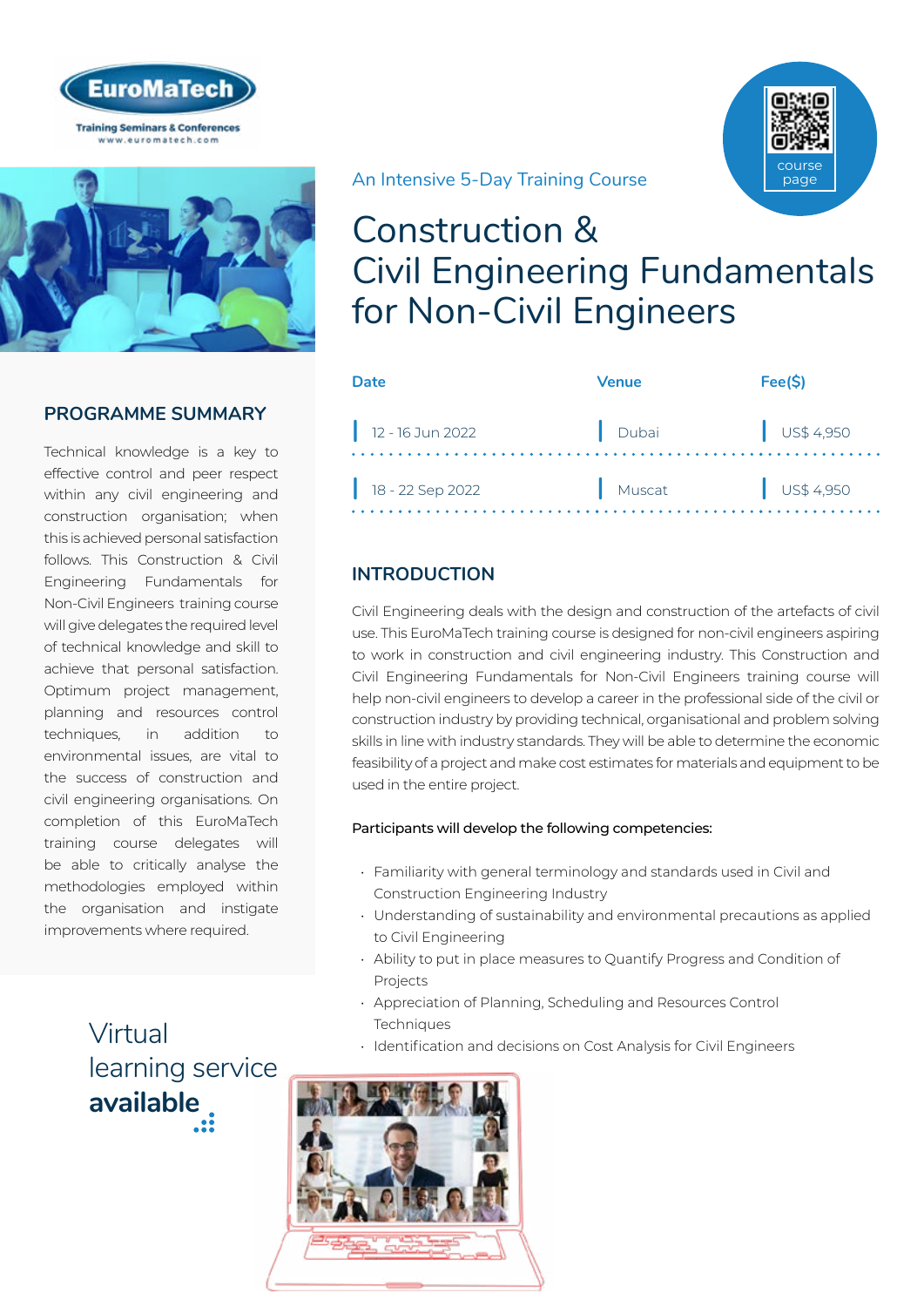### **TRAINING METHODOLOGY**

This EuroMaTech training course will be conducted along workshop principles with formal lectures, case studies and interactive worked examples. Relevant case studies will be provided to illustrate the application of each tool in an operations environment. Each learning point will be re-enforced with practical exercises. There will be ample opportunities for discussion and sharing experiences.

### **WHO SHOULD ATTEND**

- Professionals and Leaders who wish to learn more about Construction and Civil Engineering Projects
- Engineers and Technicians associated and / or wish to establish careers in Construction and Civil Engineering Organisations
- Personnel moving into Construction and Civil Engineering roles including Leadership, Technical and Project Management Roles
- Building Control Surveyors, Consulting Engineers, Geologists and Infrastructure Project Engineers

### **PROGRAMME OBJECTIVES**

- Familiarise with different types of Projects in Construction and Civil Engineering
- Understand the Principles of Construction and Project Management **Techniques**
- Understand Advanced Monitoring and Measurement Technologies
- Appreciate Sustainable and Environmental Consequences of Civil Engineering and Construction Projects

#### **In-house Training**

EuroMaTech is capable of conducting this training programme exclusively for your delegates. Please e-mail us on inhouse@euromatech.ae for further information and/or to receive a comprehensive proposal.





**Email Address:** info@euromatech.ae

**Website:** www.euromatech.com

### **QUALITY CERTIFICATIONS & ACCREDITATIONS**



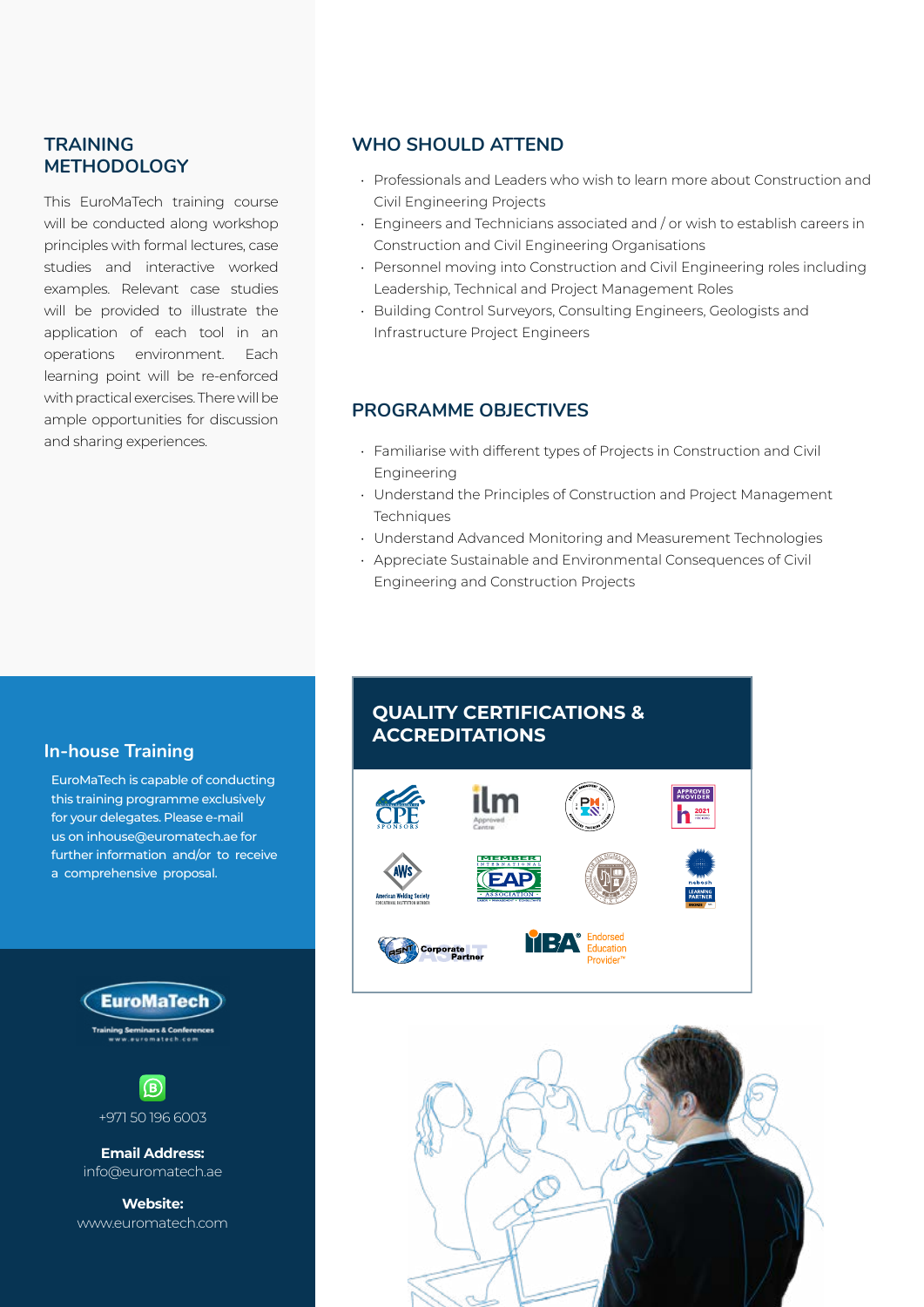# **COURSE OUTLINE**



#### **Day 1**

#### Construction and Civil Engineering Fundamentals

- Main elements in Construction and Civil Engineering Business
- Health, Safety and Welfare in Construction and the Built Environment
- Sustainable Construction Related Issues
- Planning Organization for Construction and Civil Engineers
- Control of Resources in Civil Engineering Projects
- Case Study

## **Day 2**

#### Materials Science and Key **Properties**

- Materials in construction and the built environment
- Identification of the most important materials
- Materials key properties
- Techniques used to prevent deterioration
- Construction technology and design in Construction and Civil Engineering
- Case study

## **Day 3**

#### Construction Projects and Surveying Strategies

- Requirements of construction related projects
- Implications of changes and variations in the design
- Infrastructure projects: new roads, railways, airports and water projects
- Layout of drawings, the choice of scale and proportion,
- Types of views used
- The use of correct line widths, conventional graphic symbols
- The appropriate use of annotation
- Surveying in construction and Civil Engineering
- Surveying tasks and techniques
- Case study

## **Day 4**

#### Structural Mechanics and Analysis

- Structural Mechanics in Construction and Civil Engineering
- Forces created in the building framework and the structural elements
- Safely design within simple structural units
- Computer–aided drafting and design for construction
- How CAD is used to produce drawings
- Softwares to produce 2D drawings and 3D models
- Case study

## **Day 5**

#### Calculations and Standards in Construction

- Statistical data analysis for beams and columns
- Complex linear / angular / area and volume measurements
- Trigonometrical identities, rates of change and decay, numerical integration
- Data presentation and interpretation
- Over view of codes used in construction
- Case study
- Course review and closure